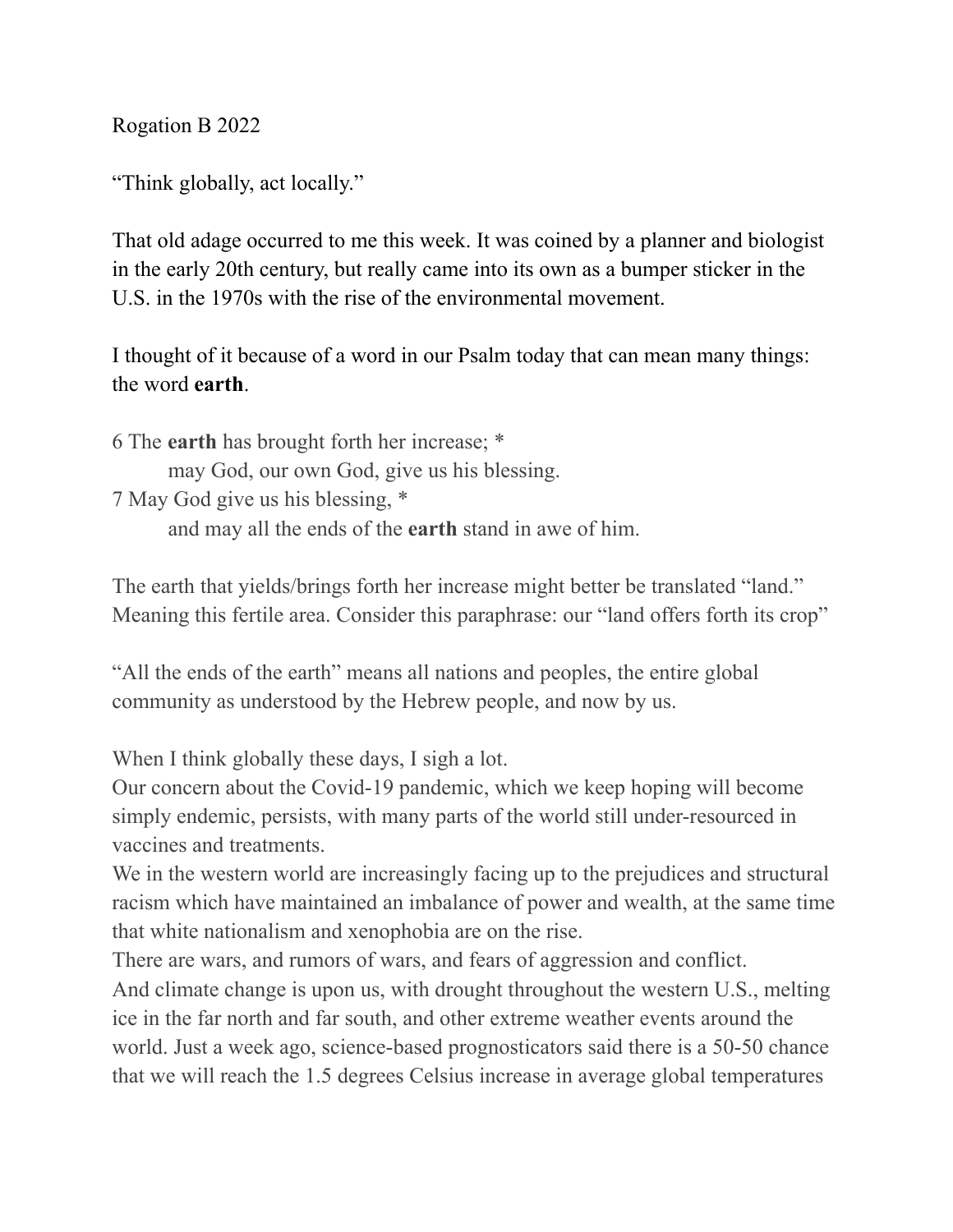in five years. Other ecological tipping points, such as biodiversity loss, are imminent and irreversible.

## Enough!

It is against that global backdrop of inter-connected crises that today we mark Rogation Sunday. In our Anglican roots, this Sunday, and the three days that follow in the run up to Ascension Day, have always been a prayerful celebration of place, of locale. This earth right here, under our feet.

In rural olde England, rogationtide was marked with prayers for a good harvest while beating the bounds - walking the property boundaries - of the parish.

Even though we don't have geographical parishes in the U.S., I think we can benefit from celebrating and observing these days of prayer, both more broadly and more specifically, by revisiting what happened during those processions.

Our most informative commentary comes from the writing of 17th century priest and poet George Herbert. His opinion of rogation practices was not a high one - he called them "quaint country customs" after all - but he does shed light on the purposes. We can consider what they might mean for us here, today.

The first purpose was to seek "a blessing of God for the fruits of the field" focusing on the particular fields in a particular place.

What about this place? What about our agricultural heritage in Santa Rosa and around Sonoma County? I think about local food production during severe drought. If you planted tomatoes at the beginning of May, your plants have now been treated to hail storms and hot sere winds over a ten day period, and face months with no rain. Many small scale farmers tell me it's now too dry for the practice of dry farming. Community-based food production here is being impacted by diminishing groundwater in places, and by watering restrictions.

Prayer is needed for the fruits of our fields, orchards, and vineyards - this local earth - while we attend to local actions that mitigate the effects of climate change, reduce emissions of CO2 and equivalents, and build resilience. The solar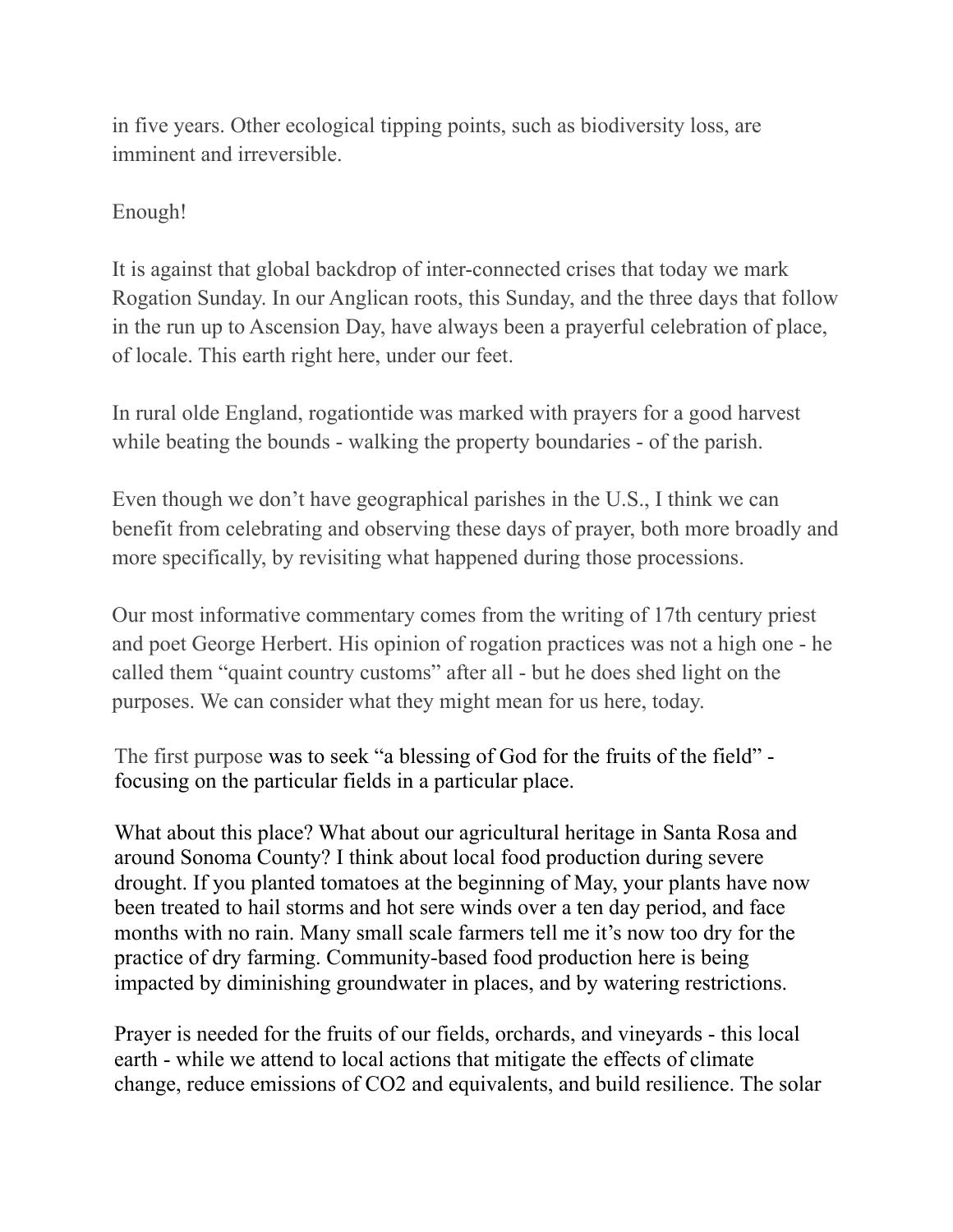panels we install today are just the beginning of what we could do collectively, and with God's help.

Second, Herbert noted that the Rogation procession was a time for settling disputes, particularly in preserving and clarifying property boundaries and rights of way.

Land. Last week Stephen spoke of what the parish team is learning about the story of land grabs here, as they work with the Redbud Resource Group. Greater awareness of this history is critical. Can we balance the history of colonization and the settler appropriation of land, of earth in this place, with our present actions?

Access to land is a key challenge as part of a resilient and just food system. Many underrepresented farmers and would-be farmers - young farmers, women farmers, indigenous farmers, latino farmers, Black farmers - are priced out of access to land to grow local, wholesome and culturally appropriate food. Faithlands freeing up land owned by religious groups for community gardens, urban farms, and small commercial farms - is one movement we might support locally and around California.

(My networking through the Sonoma County Food System Alliance and the Interfaith Sustainable Food Collaborative has helped me learn and meet neighbors who are involved in food and farming issues. Please talk with me about it at coffee hour if you'd like to know more.)

Thinking about the relationships I have made through my community ministry brings me to Herbert's third point. He saw the value in processions of "walking together, and neighborly accompanying one another."

One of my colleagues in gleaning and food recovery talks frequently about "reinvigorating the sharing ethic." Neighborly accompanying in procession did not simply offer an opportunity to resolve differences, like those over fence lines, but also gave people an opportunity for strengthening relationships. Modern day agrarian poet, Wendell Berry wrote - "neighborliness. This means that you would rather have a neighbor than to have your neighbor's farm."

Neighborliness grows when we do things together, and particularly when we do things with those we do not otherwise encounter and talk with in an ordinary day